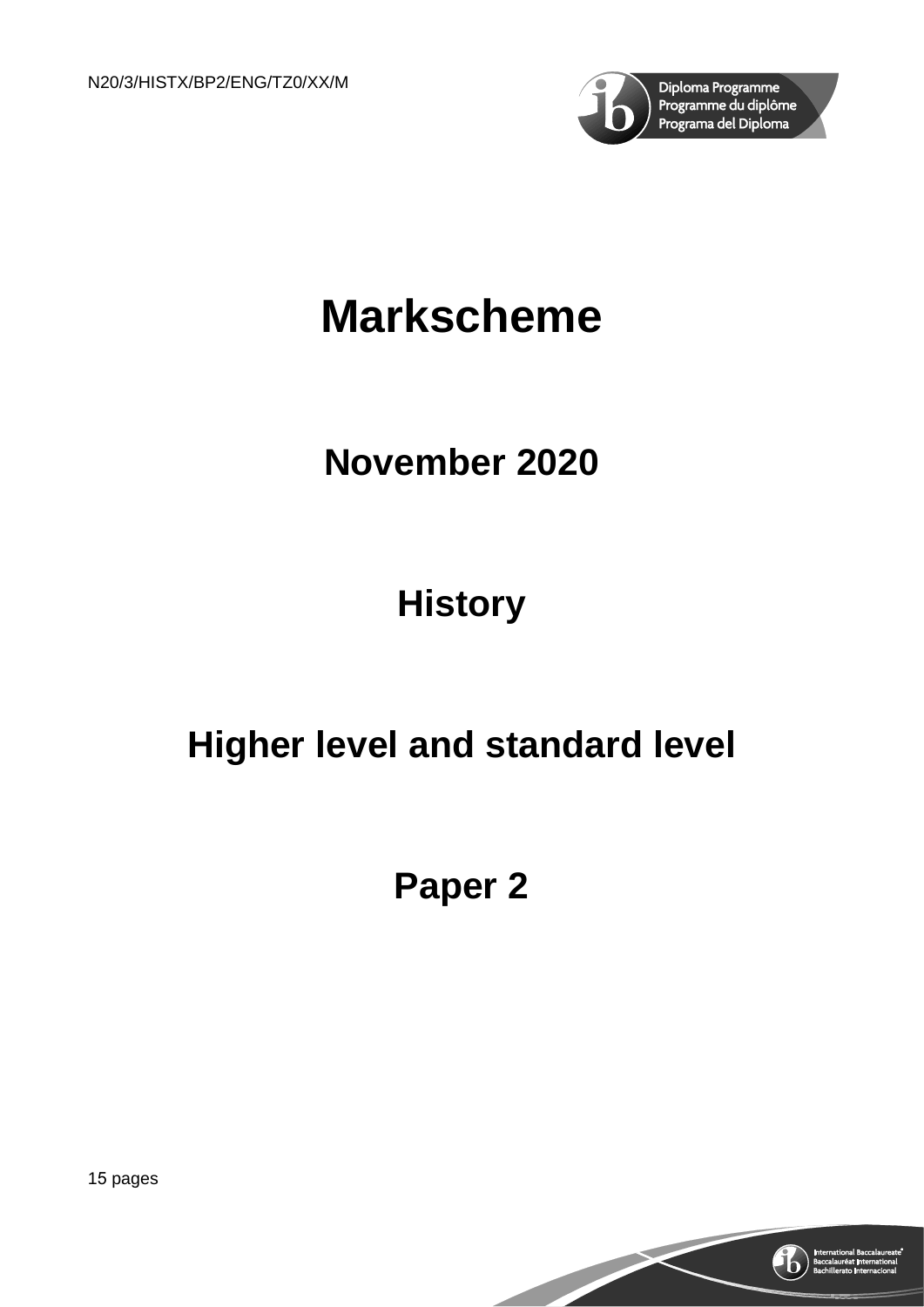No part of this product may be reproduced in any form or by any electronic or mechanical means, including information storage and retrieval systems, without written permission from the IB.

Additionally, the license tied with this product prohibits commercial use of any selected files or extracts from this product. Use by third parties, including but not limited to publishers, private teachers, tutoring or study services, preparatory schools, vendors operating curriculum mapping services or teacher resource digital platforms and app developers, is not permitted and is subject to the IB's prior written consent via a license. More information on how to request a license can be obtained from https://ibo.org/become-an-ib-school/ib-publishing/licensing/applying-for-a-license/.

Aucune partie de ce produit ne peut être reproduite sous quelque forme ni par quelque moyen que ce soit, électronique ou mécanique, y compris des systèmes de stockage et de récupération d'informations, sans l'autorisation écrite de l'IB.

De plus, la licence associée à ce produit interdit toute utilisation commerciale de tout fichier ou extrait sélectionné dans ce produit. L'utilisation par des tiers, y compris, sans toutefois s'y limiter, des éditeurs, des professeurs particuliers, des services de tutorat ou d'aide aux études, des établissements de préparation à l'enseignement supérieur, des fournisseurs de services de planification des programmes d'études, des gestionnaires de plateformes pédagogiques en ligne, et des développeurs d'applications, n'est pas autorisée et est soumise au consentement écrit préalable de l'IB par l'intermédiaire d'une licence. Pour plus d'informations sur la procédure à suivre pour demander une licence, rendez-vous à l'adresse suivante : https://ibo.org/become-an-ib-school/ib-publishing/licensing/applying-for-a-license/.

No se podrá reproducir ninguna parte de este producto de ninguna forma ni por ningún medio electrónico o mecánico, incluidos los sistemas de almacenamiento y recuperación de información, sin que medie la autorización escrita del IB.

Además, la licencia vinculada a este producto prohíbe el uso con fines comerciales de todo archivo o fragmento seleccionado de este producto. El uso por parte de terceros —lo que incluye, a título enunciativo, editoriales, profesores particulares, servicios de apoyo académico o ayuda para el estudio, colegios preparatorios, desarrolladores de aplicaciones y entidades que presten servicios de planificación curricular u ofrezcan recursos para docentes mediante plataformas digitales— no está permitido y estará sujeto al otorgamiento previo de una licencia escrita por parte del IB. En este<br>enlace encontrará más información sobre cómo solicitar una licencia: enlace encontrará más https://ibo.org/become-an-ib-school/ib-publishing/licensing/applying-for-a-license/.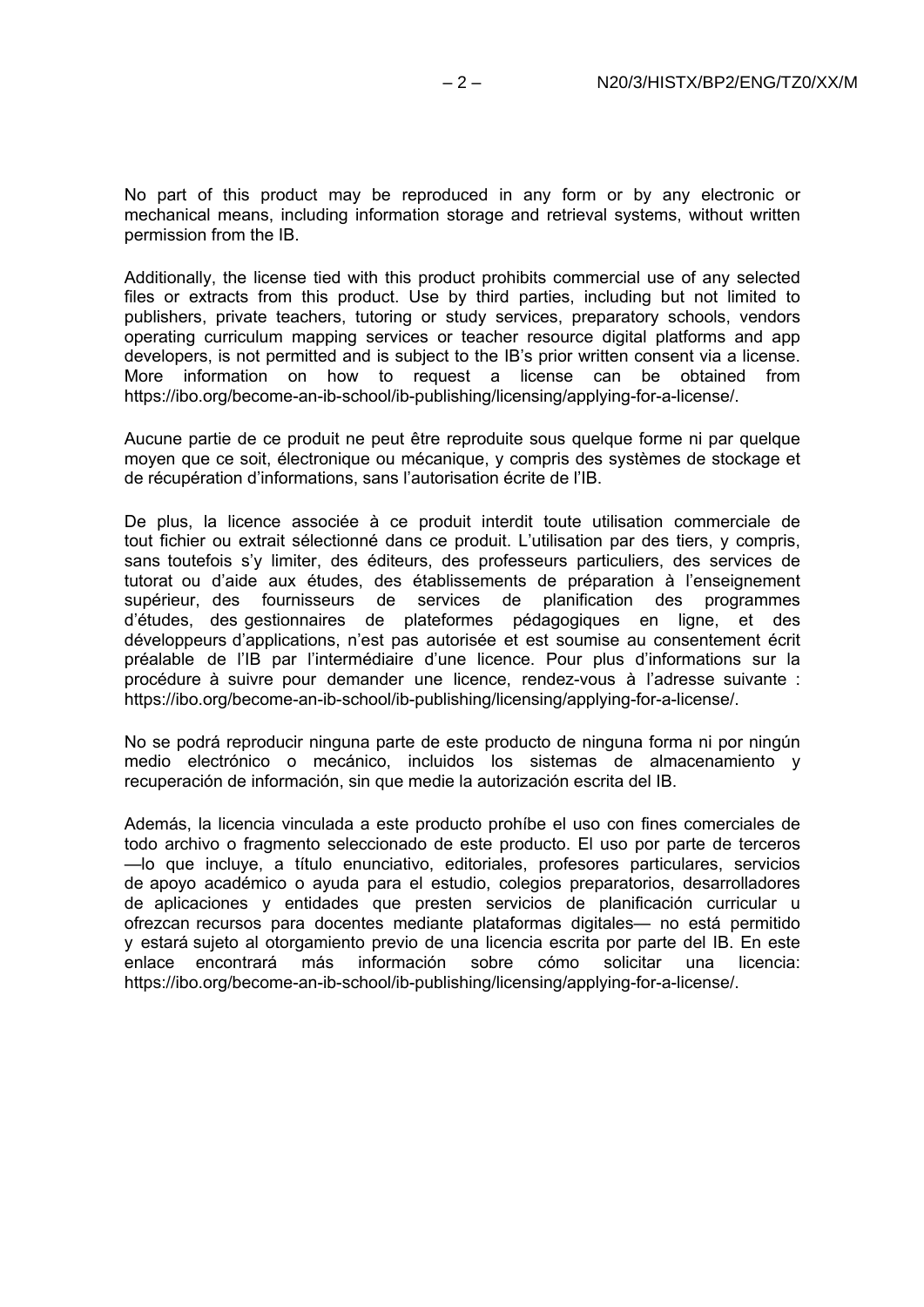#### **Markbands for paper 2**

| <b>Marks</b> | <b>Level descriptor</b>                                                                                                                                                                                                                                                                       |
|--------------|-----------------------------------------------------------------------------------------------------------------------------------------------------------------------------------------------------------------------------------------------------------------------------------------------|
| $13 - 15$    | Responses are clearly focused, showing a high degree of awareness of the demands and implications of the<br>question. Answers are well structured and effectively organized.                                                                                                                  |
|              | Knowledge of the world history topic is accurate and relevant. Events are placed in their historical context, and<br>there is a clear understanding of historical concepts.                                                                                                                   |
|              | The examples that the candidate chooses to discuss are appropriate and relevant, and are used effectively to<br>support the analysis/evaluation. The response makes effective links and/or comparisons (as appropriate to the<br>question).                                                   |
|              | The response contains clear and coherent critical analysis. There is evaluation of different perspectives, and this<br>evaluation is integrated effectively into the answer. All, or nearly all, of the main points are substantiated, and the<br>response argues to a consistent conclusion. |
| $10 - 12$    | The demands of the question are understood and addressed. Answers are generally well structured and<br>organized, although there is some repetition or lack of clarity in places.                                                                                                             |
|              | Knowledge of the world history topic is mostly accurate and relevant. Events are placed in their historical context,<br>and there is some understanding of historical concepts.                                                                                                               |
|              | The examples that the candidate chooses to discuss are appropriate and relevant, and are used to support the<br>analysis/evaluation. The response makes effective links and/or comparisons (as appropriate to the question).                                                                  |
|              | The response contains critical analysis, which is mainly clear and coherent. There is some awareness and<br>evaluation of different perspectives. Most of the main points are substantiated and the response argues to a<br>consistent conclusion.                                            |
| $7 - 9$      | The response indicates an understanding of the demands of the question, but these demands are only partially<br>addressed. There is an attempt to follow a structured approach.                                                                                                               |
|              | Knowledge of the world history topic is mostly accurate and relevant. Events are generally placed in their historical<br>context.                                                                                                                                                             |
|              | The examples that the candidate chooses to discuss are appropriate and relevant. The response makes links<br>and/or comparisons (as appropriate to the question).                                                                                                                             |
|              | The response moves beyond description to include some analysis or critical commentary, but this is not sustained.                                                                                                                                                                             |
| $4 - 6$      | The response indicates some understanding of the demands of the question. While there may be an attempt to<br>follow a structured approach, the response lacks clarity and coherence.                                                                                                         |
|              | Knowledge of the world history topic is demonstrated, but lacks accuracy and relevance. There is a superficial<br>understanding of historical context.                                                                                                                                        |
|              | The candidate identifies specific examples to discuss, but these examples are vague or lack relevance.                                                                                                                                                                                        |
|              | There is some limited analysis, but the response is primarily narrative/descriptive in nature rather than analytical.                                                                                                                                                                         |
| $1 - 3$      | There is little understanding of the demands of the question. The answer is poorly structured or, where there is a<br>recognizable essay structure, there is minimal focus on the task.                                                                                                       |
|              | Little knowledge of the world history topic is present.                                                                                                                                                                                                                                       |
|              | The candidate identifies examples to discuss, but these examples are factually incorrect, irrelevant or vague.                                                                                                                                                                                |
|              | The response contains little or no critical analysis. The response may consist mostly of generalizations and poorly<br>substantiated assertions.                                                                                                                                              |
| $\mathbf 0$  | Answers do not reach a standard described by the descriptors below.                                                                                                                                                                                                                           |

Examiners are reminded of the need to apply the markbands that provide **the "best fit"** to the responses given by candidates and to **award credit wherever it is possible to do so**. If an answer indicates that the demands of the question are understood and addressed but that **not all implications are considered (for example, compare or contrast; reasons or significance; methods or success)**, then examiners should not be afraid of using the full range of marks allowed for by the markscheme: *as such*, responses that offer good coverage of some of the criteria should be rewarded accordingly.

#### **For the attention of all examiners: if you are uncertain about the content/accuracy of a candidate's work please contact your team leader.**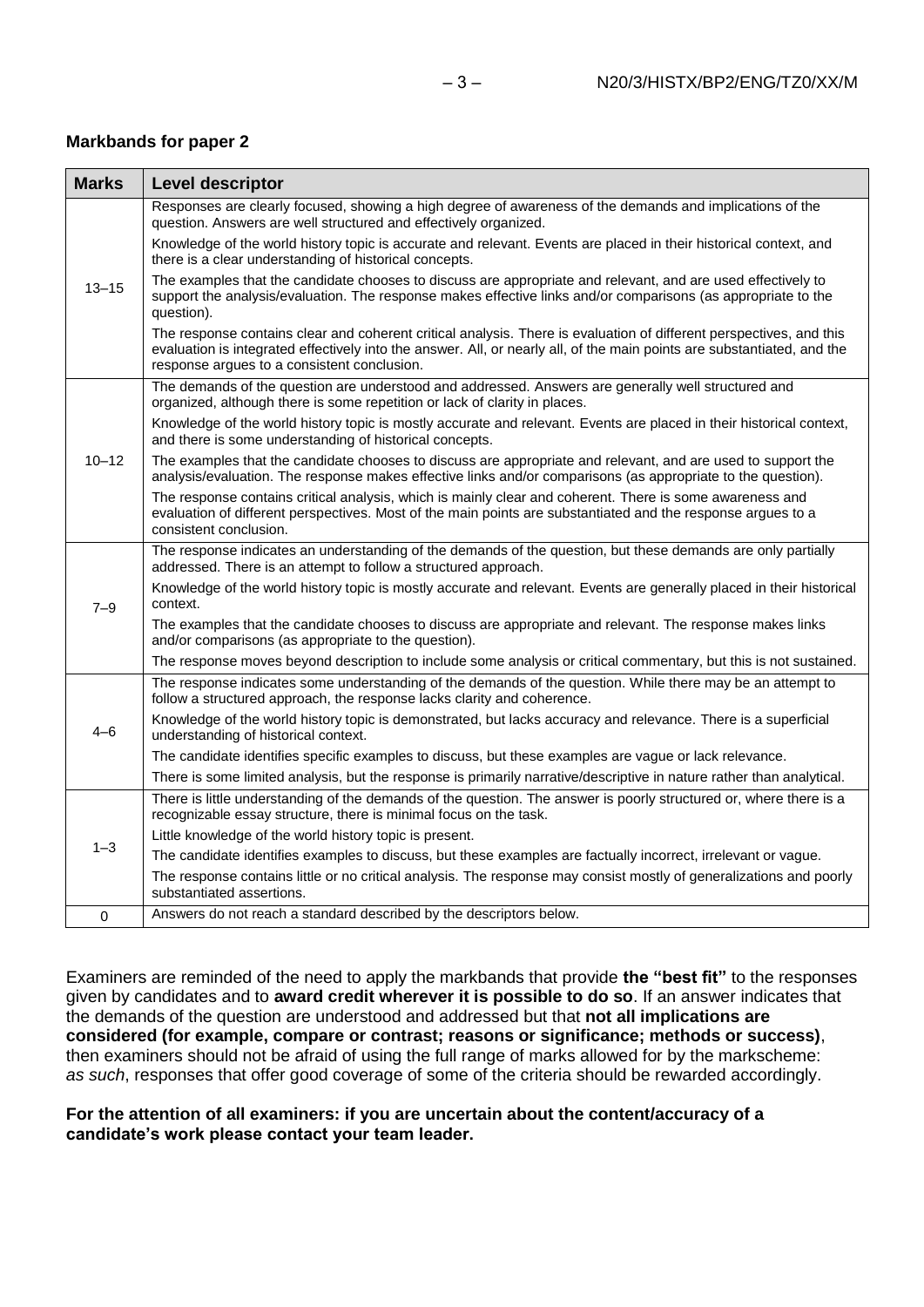#### **Topic 1: Society and economy (750–1400)**

**1.** Evaluate the impact of developments in science and technology on **one** society.

The question requires that candidates make an appraisal of science and technology, weighing up the strengths and limitations or otherwise of their impact on one society. There may be equal coverage of both science and technology, or one may be prioritized over the other, but both aspects will feature in the response. Candidates may refer to medical advancements made during the 'Abbasid Empire or the impact that the development of the astrolabe, for example, had on trade. The study of Euclidian geometry during the early Renaissance may be mentioned as well as the invention of tidal mills and wooden ploughs during the Carolingian era. The development of typesetting in the Song dynasty in China enabled the printing of books. The advances in architecture in pre-Columbian America would also be relevant. The focus must remain on the impact such discoveries had upon the chosen society and these may include economic or social developments, advances in communications or improved agricultural yields. Candidates' opinions and conclusions will be presented clearly and supported by appropriate evidence.

**2.** Examine the reasons for disputes between rulers and religious leaders in **two** societies, each chosen from a different region.

The question requires that candidates consider the interrelationship between rulers and religious leaders in two societies that must be chosen from different regions. There should be focus on disputes that arose between rulers and religious leaders and an examination of the reasons for these. Examples of disputes may include the following: the quarrel between Henry II of England and Archbishop Thomas Becket; the impact of Zen Confucianism and Buddhism on the emergence of the Shogunate that overshadowed the authority of the emperor in medieval Japan; the dispute over the succession to the Caliphate in Islam; or the impact the Avignon Papacy, also known as the Great Western Schism, had upon the allegiance of temporal rulers to Rome. The two societies chosen need not be contemporaneous and the focus should remain on the reasons for disputes. Candidates' opinions and conclusions will be presented clearly and supported by appropriate evidence.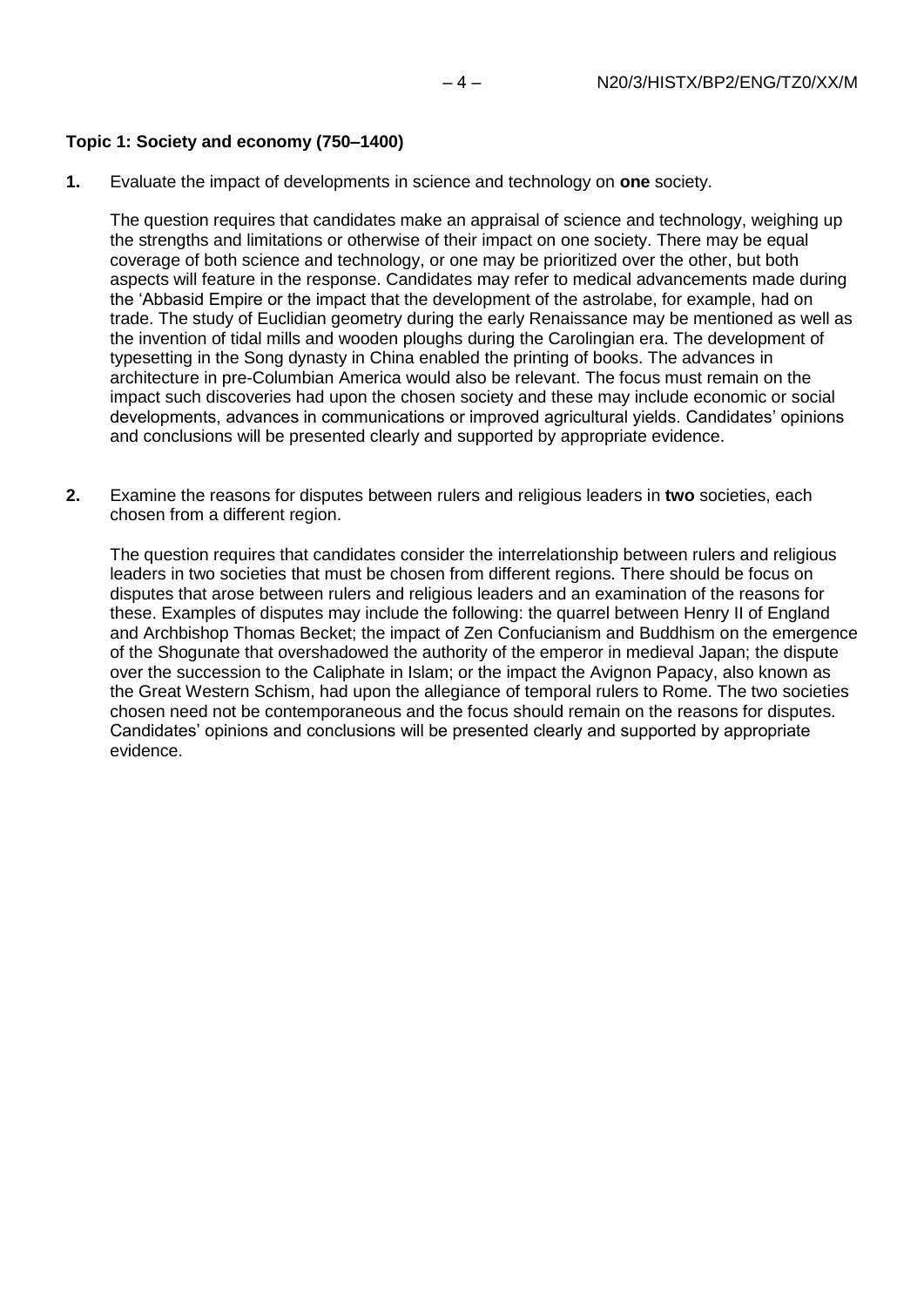# **Topic 2: Causes and effects of medieval wars (750–1500)**

**3.** "The mobilization of human and economic resources was the most important factor in determining the outcome of wars." Discuss with reference to **two** wars, each chosen from a different region.

The question requires that candidates offer a considered and balanced review of the statement that the mobilization of human and economic resources was the most important factor in determining the outcome of wars. The two wars must be from different regions. Responses will likely discuss economic mobilization via the acquisition of supplies (purchasing, requisition, or from rich territory) and/or the distribution of supplies including the maintenance of supply lines or efforts to limit the enemies' access to resources. The Toluid Civil War may be used as an example. Methods to acquire financial capital including taxation and tribute are also appropriate examples, as are efforts to obtain resources from allies such as in the Byzantine–Seljuq Wars. Human mobilization could include both the mobilization of soldiers (via conscription, solicitation, hiring or ideological inducement) and/or the mobilization of the domestic population to support the war effort, for example the Crusades. Other relevant factors considered crucial in determining the outcome, may be addressed, for example leadership, tactics, strategy and organization. Candidates' opinions and conclusions will be presented clearly and supported by appropriate evidence.

**4.** Examine the short-term **and** long-term political consequences of **one** war.

The question requires that candidates consider the interrelationship between the short- and longterm political consequences of one war. The long-term consequences appraised may extend beyond the timeframe, but they must be clearly linked to the issue raised in the question. Responses will likely include the transfer of political power in the short-term, such as in the Norman Conquest, and may go on to discuss the long-term political consequences of those changes. Attempts to address political divisions following civil wars including internal purges, such as following the Toluid Civil War, may also be discussed along with the long-term consequences of such divisions. The gain or loss of territory in the short term and the subsequent impact on the strength of the countries involved may also be considered, examples could include the Byzantine– Seljuq Wars (1048–1308) or the Hundred Years' War (1337–1453), of which candidates may also elect to evaluate distinct periods. Candidates may also appraise the political consequences of the wars as they relate to relations between countries, shifting alliances and balance of power. Candidates' opinions and conclusions will be presented clearly and supported by appropriate evidence.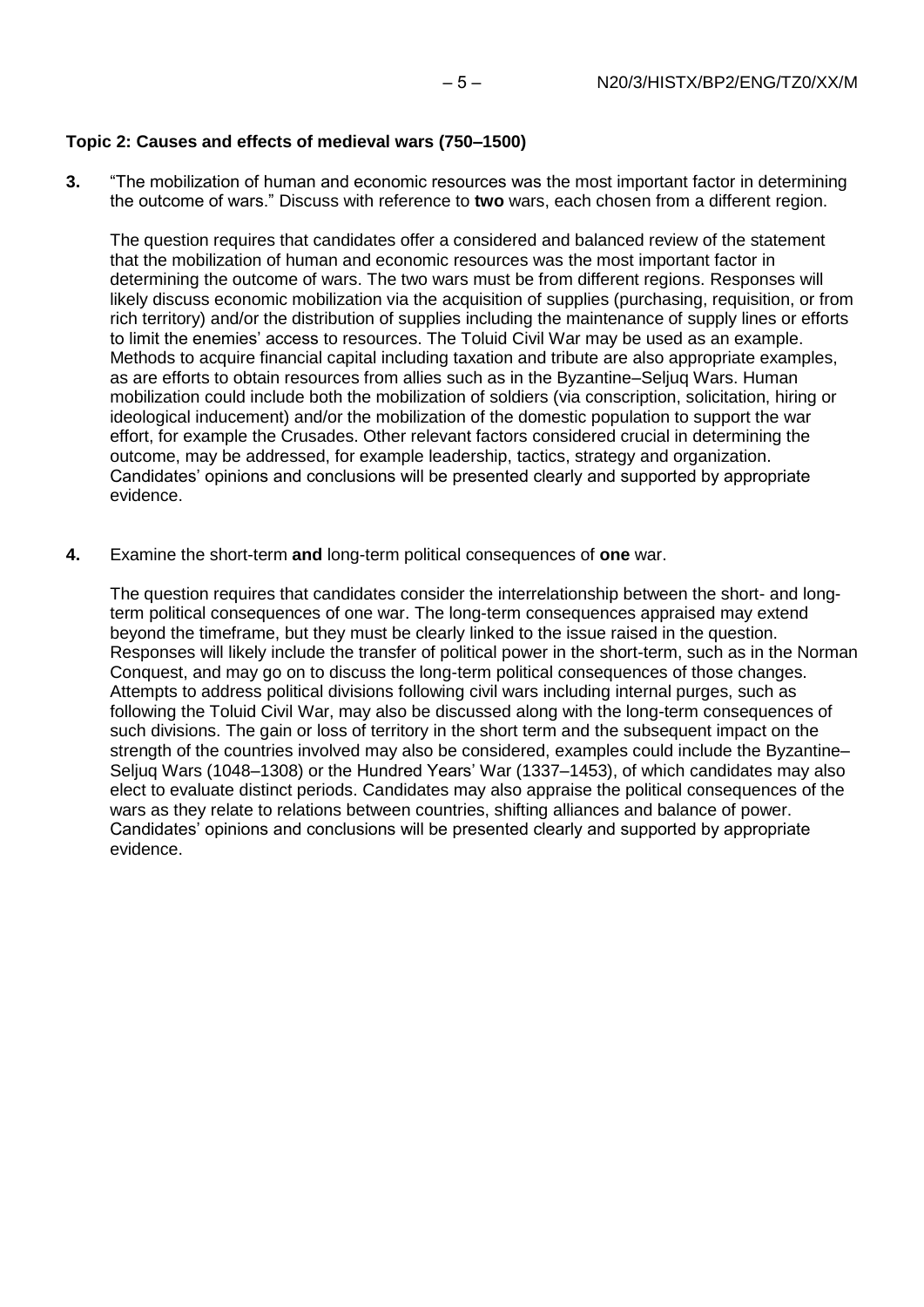#### **Topic 3: Dynasties and rulers (750–1500)**

**5.** Examine the effects of religious and secular law on the governing institutions of **one** state.

The question requires that candidates consider the interrelationship between the effects of religious and secular law on the governing institutions of one state. These may include: a monarchy, a council of nobles, a caliphate, the court of an emperor or a judicial system and they may be either or both secular and religious. Reference may be made to the impact of changes to laws governing the taxation and inheritance of land in Norman England; the development and application of Sharia Law in the 'Abbasid dynasty; the development and application of customary law in the kingdom of Benin. For effects, candidates may consider rivalry that may have existed between institutions that promoted religious above secular laws or vice versa and how these may have impacted the evolution of governing institutions. A relative increase or reduction in the authority of the state or of a religious hierarchy may be considered or, for example, the impact such institutions may then have had upon the lives of subjects or religious communities. Candidates' opinions and conclusions will be presented clearly and supported by appropriate evidence.

**6.** Evaluate the effectiveness of **two** rulers, each chosen from a different region, in resolving issues of succession.

The question requires that candidates make an appraisal of the effectiveness of two rulers, each chosen from a different region, in resolving issues of succession. Candidates need to identify clearly the nature of the issues: these may be linked to factors such as there being more than one heir to a kingdom or empire; the administration of a regency; or, alternatively, a challenge made due to the fitness or ability of an heir to defend or to expand territory. Candidates will need to evaluate the effectiveness of how these were resolved. Resolution may have been achieved through methods such as the custom of imprisoning or assassinating rivals in the Ottoman Empire; the resort to war as in the Wars of the Roses in England and the Tepanec War in the Aztec Empire. In Asia, the resolution of disputes over succession in the Song dynasty may be discussed. Candidates' opinions and conclusions will be presented clearly and supported by appropriate evidence.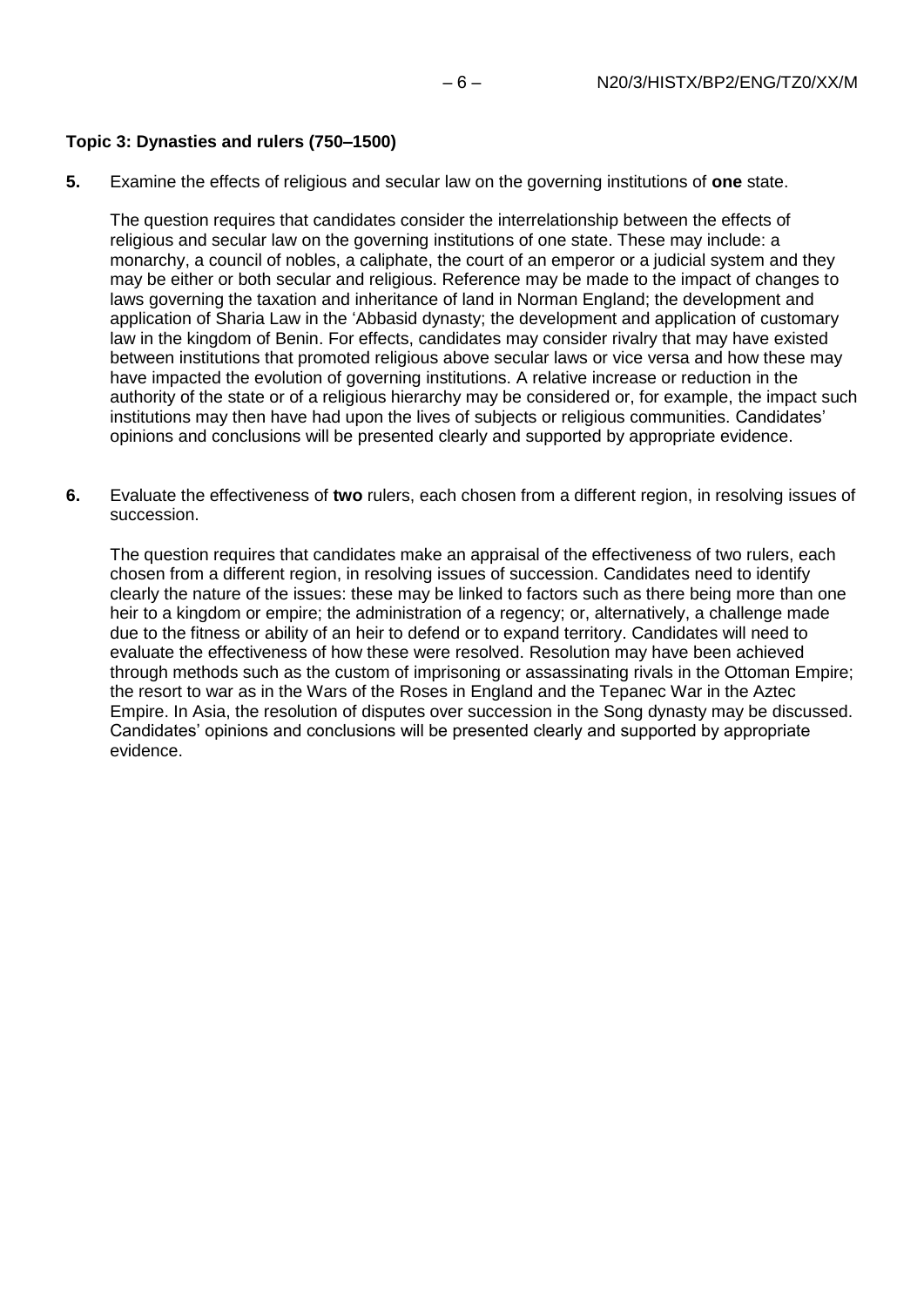### **Topic 4: Societies in transition (1400–1700)**

**7.** Discuss the impact of social **and** economic change on **either** minority **or** indigenous peoples in **one** society.

The question requires that candidates offer a considered and balanced review of the impact of social and economic change on either minority or indigenous peoples in one society. The impacts discussed may extend beyond the timeframe, but they must be clearly linked to the issue raised in the question. The economically motivated expansion of European populations to the Americas and the subsequent colonial empires will be likely examples of impacts on the indigenous populations. Candidates may discuss the brutal treatment of the indigenous populations including the establishment of the *encomienda* system. Similarly, the impact of economically motivated expansion on the minority African slave population may also be a frequent example. The experience of the Jewish population in Europe may also serve as an example of the impact of social and economic change on religious minorities. The changes resulting from the spread of Islam in western Africa and the Swahili Coast also offers an example. Candidates' opinions or conclusions will be presented clearly and supported by appropriate evidence.

**8.** Evaluate the impact of cross-cultural exchange on **two** societies in transition.

The question requires that candidates make an appraisal of cross-cultural exchange on two societies in transition, weighing its impact on those societies. The two societies may or may not be from the same region. Impacts may extend beyond the timeframe, but they must be clearly linked to the issue raised in the question. Responses may appraise the impact of intellectual and technological exchange on societies in transition, for example, the developments of the European Renaissance. Responses addressing the Renaissance may appraise the impact of the exchange of literature, art and theatre and will use specific examples to support the appraisal. The impact of religious exchange including the introduction of new ideas, forced conversion and missionary work, for example, in relation to the Reformation and European colonization of the New World will likely be popular. Responses may appraise the impact of societal exchange/social transfer including cultural blending and inter-societal family relationships. Candidates may appraise cross-cultural exchange as having had a positive or negative impact on the societies in question, depending upon the examples and perspective taken. Candidates' opinions or conclusions will be presented clearly and supported by appropriate evidence.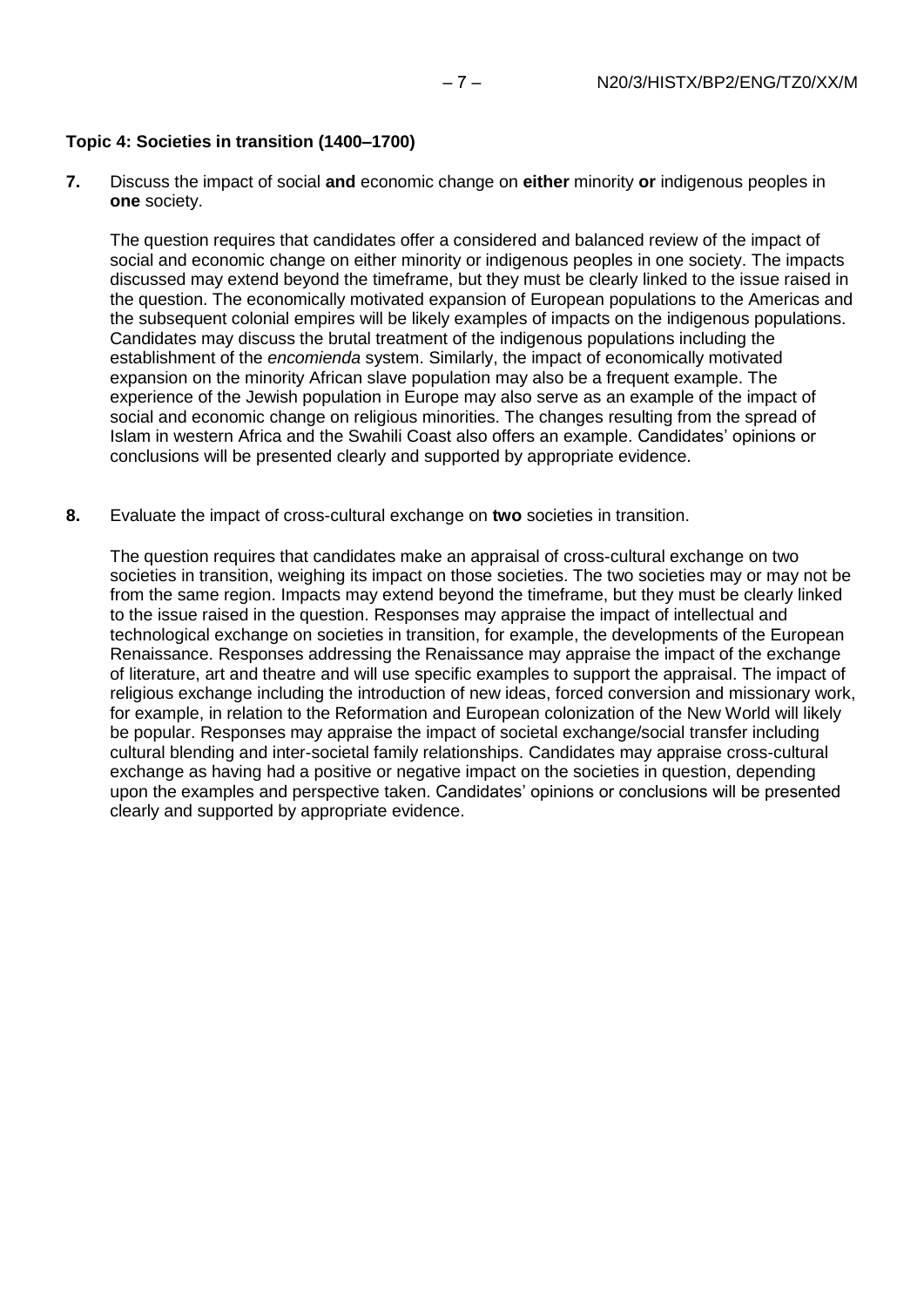### **Topic 5: Early Modern states (1450–1789)**

**9.** Discuss the economic reasons for expansion by **two** Early Modern states, each chosen from a different region.

The question requires that candidates offer a considered and balanced review of the economic reasons for expansion by two Early Modern states. The two states must be from different regions. Reasons discussed may predate the timeframe, but they must be clearly linked to the issue raised in the question. Responses may consider expansion that was motivated by the desire to increase land holdings/territory, one example of which is the acquisition of natural resources including arable land. The expansion of the Ottoman and Safavid Empires and the early Qing dynasty may serve as examples. The role of joint-stock companies in the colonization of North America or the Spanish conquistadors' motivations to gain territory and resources will be common examples. Responses may also consider expansion that was driven by the desire to acquire additional population as a work force, for taxation or as a market for the sale of goods. Expansion which was motivated by the desire to gain economically strategic areas (for example ports, passes) would be another viable topic for discussion. Candidates' opinions or conclusions will be presented clearly and supported by appropriate evidence.

**10.** "Resistance and rebellion had a significant impact on colonial rule." With reference to **two** states, to what extent do you agree with this statement?

The question requires that candidates consider the merits or otherwise of the statement that resistance and rebellion had a significant impact on colonial rule. The two states may or may not be from the same region and the number of acts of resistance/rebellion for each state may vary. The impacts considered may extend beyond the timeframe, but they must be clearly linked to the question. Incidents of resistance and rebellion by the indigenous American peoples will likely be a common response, examples of which include the Rebellion of Túpac Amaru II and the First Indian War. Slave revolts throughout the Americas and the subsequent impact on the institution of slavery and colonial rule may also be discussed with examples including the St. John's Slave Rebellion and slave insurrection in Jamaica. Impacts of resistance and rebellion may include political change including in governance or to the legal system as well as economic impacts such as changes to taxation, property rights and labour management. Candidates may also consider states in which resistance and rebellion did not have a significant impact on colonial rule. Candidates' opinions or conclusions will be presented clearly and supported by appropriate evidence.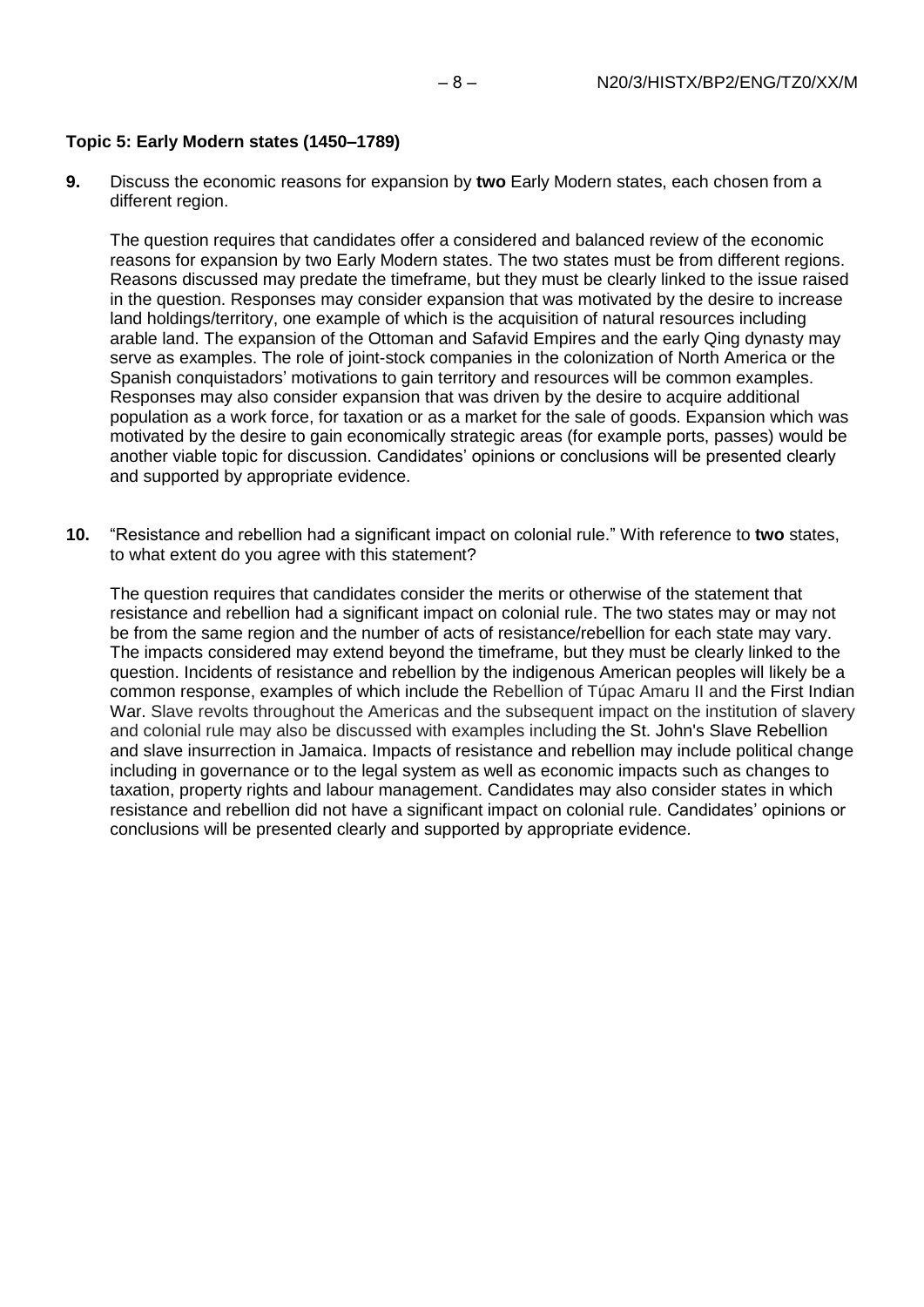#### **Topic 6: Causes and effects of Early Modern wars (1500–1750)**

**11.** Evaluate the significance of religion as a cause of **two** wars, each chosen from a different region.

The question requires that candidates make an appraisal of the significance of religion as a cause of two wars, each chosen from a different region. There should be focus on religion and an evaluation of its significance as a causation of the chosen wars. In Europe, reference may be made to the divisions within the Christian Church as a cause of the Thirty Years' War or the War of the League of Cambrai against the Venetian Republic; the significance of Islam as a pretext for the expansion of the Ottoman Empire into Europe may be evaluated and how far this could be considered a "jihad". An evaluation of religion as the motivation for the conquistadors in the Americas or the expansion of the Mughal Empire in India would also be appropriate. Candidates' opinions and conclusions will be presented clearly and supported by appropriate evidence.

**12.** "Land strategies were more important than sea strategies in determining the outcome of wars." Discuss with reference to **two** wars, each chosen from a different region.

The question requires that candidates offer a considered and balanced review of the argument that land strategies were more important than sea strategies in determining the outcome of two wars, each chosen from a different region. As the question refers to the outcome of the chosen wars, the outbreak may pre-date the timeframe. There may be reference to sea strategies such as the use of galleys and Venetian galleasses as platforms for battles between soldiers, as in the Battle of Lepanto, although this did not prevent the disbanding of the Holy League. The Wars of Spanish Succession would provide opportunities to discuss the relative importance of land and sea strategies. The use of both land and sea strategies in the Spanish and Portuguese conquests of the Americas and the Indies as well as the seizure of coastal ports along the West African seaboard to facilitate the transportation of slaves may be discussed. Candidates should consider both land and sea strategies but, depending on the wars chosen, may prioritize one over the other. Candidates' opinions and conclusions will be presented clearly and supported by appropriate evidence.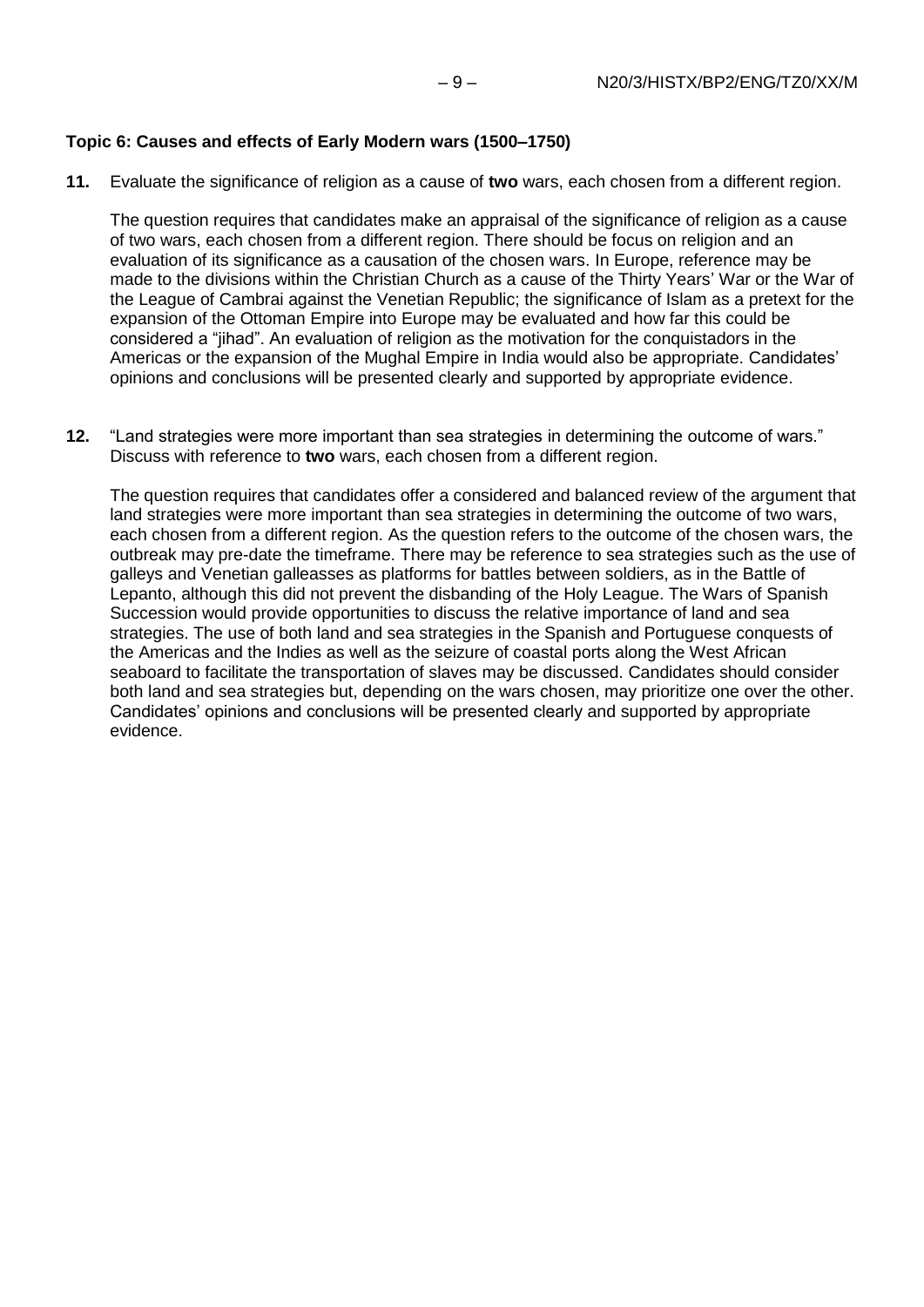# **Topic 7: Origins, development and impact of industrialization (1750–2005)**

**13.** Evaluate the significance of individuals to the origins of industrialization in **two** countries.

The question requires that candidates make an appraisal of the significance of individuals to the origins of industrialization, weighing up their importance or otherwise. The two countries may or may not be from the same region. Candidates may offer equal coverage of the number of individuals appraised from each country or they may vary the number selected. Additionally, the period of industrialization discussed from each country may not be contemporaneous. Candidates may appraise the significance of scientists in contributing to new discoveries and theories, for example James Watt; business owners such as Matthew Boulton or Henry Ford; or entrepreneurs such as Richard Arkwright, who facilitated industrialization. Responses may appraise the significance of key political figures in enabling industrialization for example Mao attempting industrialization in the Great Leap Forward. Other individuals appraised could include those who moved, emigrated or otherwise transmitted their ideas to another country and therefore contributed to its industrialization, for example John Dickson's role in bringing the steam engine to Australia. Candidates' opinions and conclusions will be presented clearly and supported by appropriate evidence.

**14.** Examine the impact of developments in transportation on the industrialization of **two** countries.

The question requires that candidates consider the interrelationship between developments in transportation and industrialization. The two countries may or may not be from the same region. Responses will likely consider the relationship between transportation and industrialization via the transportation of vital goods and materials. Candidates may also consider the role of transportation in the movement of workers to enable industrialization. The means of transportation discussed will vary depending on the state and time period considered and may include railways, canals, roads, ocean shipping, and airplanes. Developments in personal transportation vehicles may also be considered including the car, bicycle and motorcycle. Responses may also consider the development of one mode of transportation over time and the resulting impacts, for example the continuing improvement of the steam engine, railway engineering or improved road surface materials. Where industrialization was linked to militarization and/or imperialism, responses may also consider the impact of developments in transportation and their connection to military endeavours including the mobilization of troops and the transportation of vital resources. Candidates' opinions and conclusions will be presented clearly and supported by appropriate evidence.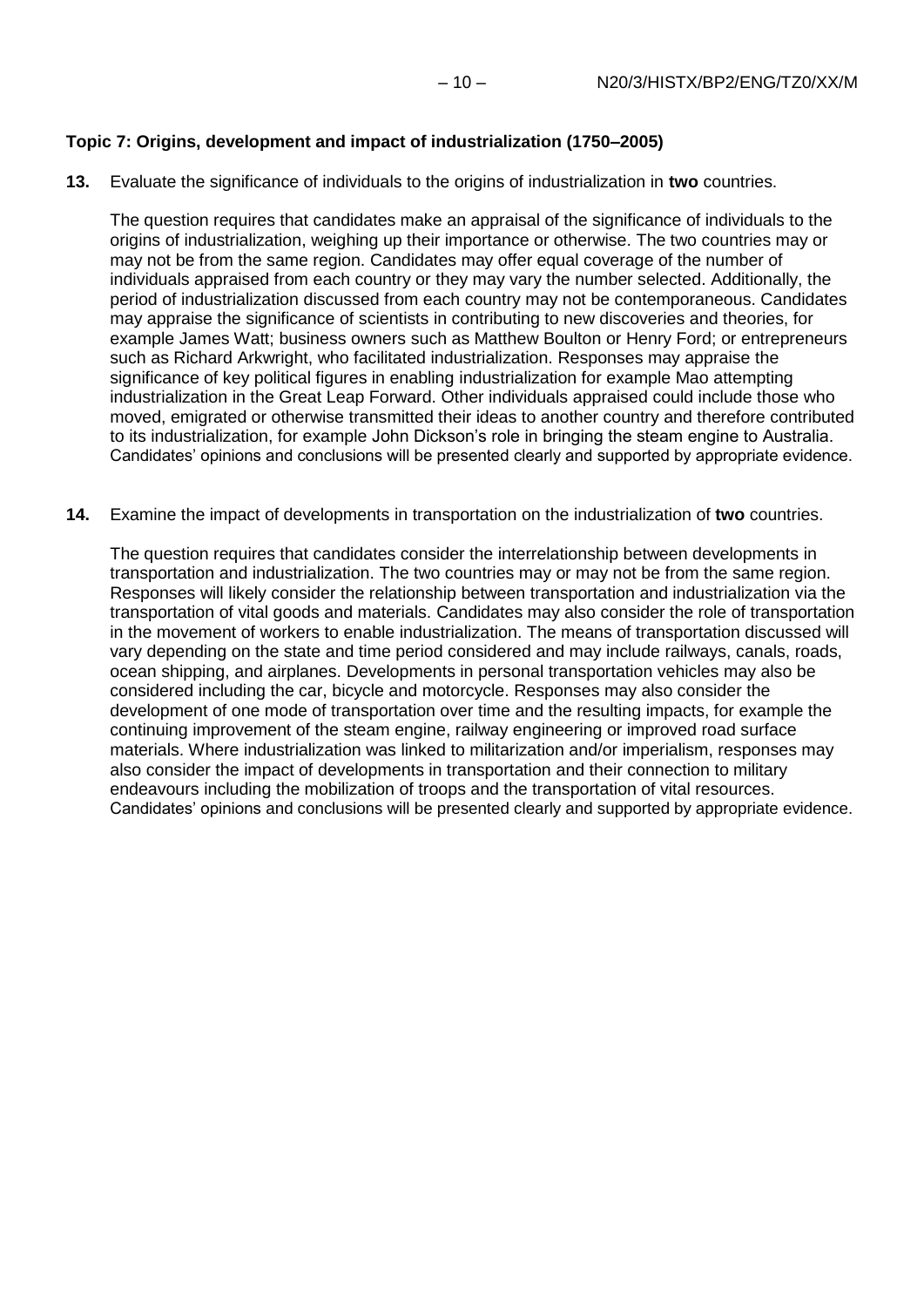#### **Topic 8: Independence movements (1800–2000)**

**15.** Discuss the importance of social **and** economic factors in the rise of **one** independence movement, up to the point of independence.

The question requires that candidates offer a considered and balanced review of the importance of social and economic factors to the rise of one independence movement up to point of independence. Reference may be made to the importance of economic factors such as the demand for greater control over income derived from the sale of natural resources such as oil; the demand for greater equal opportunities for employment and promotion; or reforms to unfair taxation. For social factors, candidates may consider the importance of the demand for religious equality; a recognition of linguistic or cultural identity; reforms to allow greater access to secondary and higher education; or the impact that the spread of nationalism had as a popular ideology. Examples may include independence movements in the former European or Japanese overseas empires or those that emerged within the Austrian or Russian Empires. Candidates must discuss the relative importance of social and economic factors upon the rise of the chosen independence movements. Candidates' opinions and conclusions will be presented clearly and supported by appropriate evidence.

**16.** Discuss the effectiveness of responses to political problems during the first ten years of independence in **two** states, each chosen from a different region.

The question requires that candidates offer a considered and balanced review of how effectively two states, each chosen from a different region, responded to political problems during the first ten years of independence. Candidates may refer to problems relating to the application of a constitution or the functioning of a democratic system. Similarly, problems arising out of the extension of suffrage or out of ideological challenges that may have confronted the newly independent states may be discussed. Examples may include conflict arising from the political problems following the division of Kashmir in the years following the independence of India; the accommodation of US influence on the political structure of the newly independent Cuba; the suppression of ideological challenges to the Sukarno presidency in Indonesia; the resort to civil war in Nigeria in response to disputes over the political process following independence. Candidates must clearly identify the link between the political challenges and the response of the newly independent states. Candidates' opinions and conclusions will be presented clearly and supported by appropriate evidence.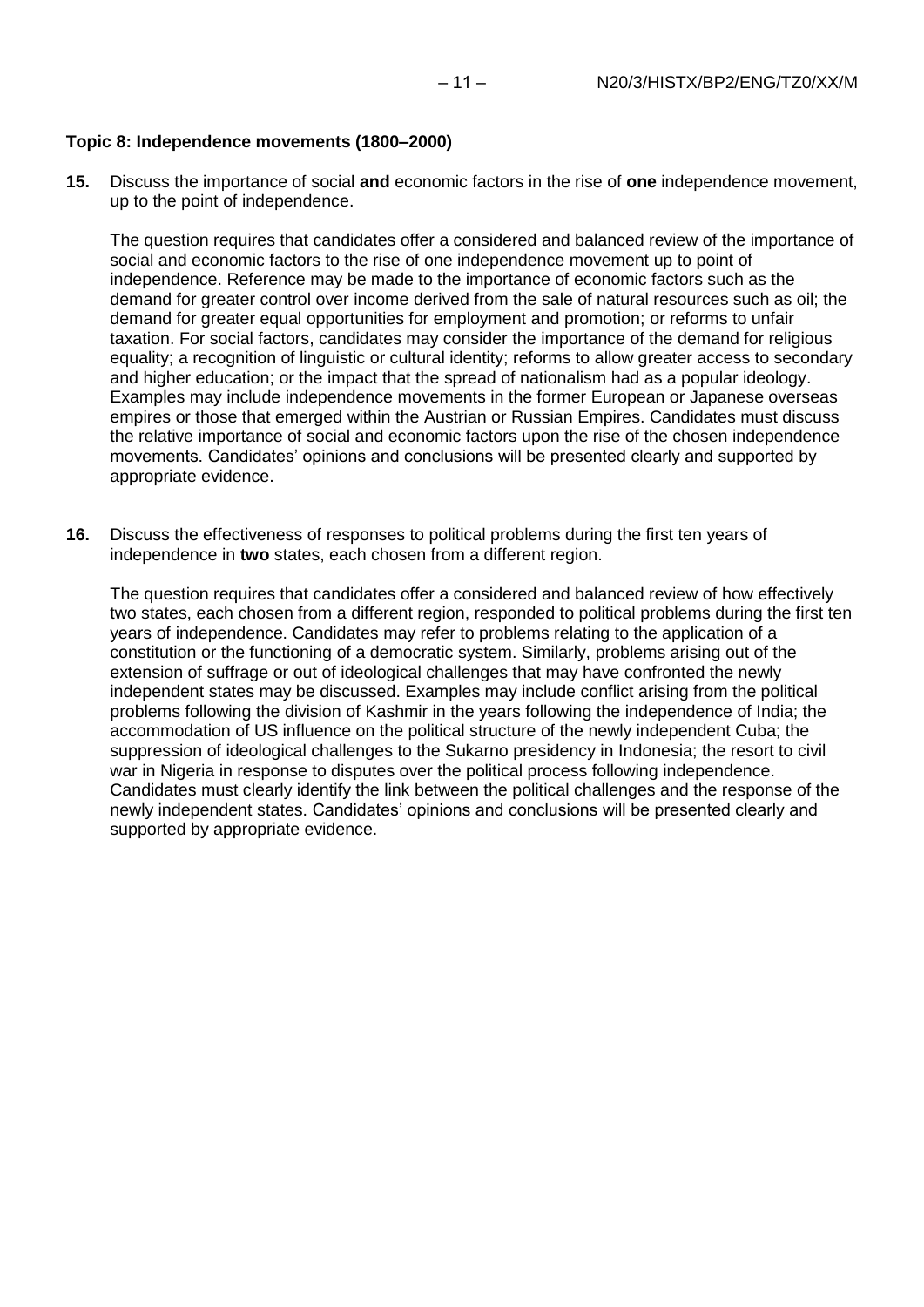# **Topic 9: Emergence and development of democratic states (1848–2000)**

**17.** Evaluate the success of suffrage movements in extending democracy in **two** states.

The question requires that candidates make an appraisal of the success of suffrage movements, weighing up their success or otherwise in extending democracy in two states. The two states may or may not be from the same region. Candidates will likely refer to the extension of suffrage based on gender and may appraise the failures of female suffrage campaigns in the 19<sup>th</sup> century. Candidates will also likely appraise campaigns which focused on removing economic barriers to suffrage and the political reforms which resulted from these movements. Examples may include the Chartists and the British Reform Acts. The evolution of attempts to extend suffrage to particular groups and the means by which those efforts were frustrated and, in some cases, overcome are also appropriate. For example, the 15th Amendment to the United States Constitution in 1870 was not applied fully until the Voting Rights Act of 1965. Responses will likely appraise the impact of suffrage campaigns on the extension of democracy, including constitutional amendments and changes to voting districts and practices. Candidates' opinions and conclusions will be presented clearly and supported by appropriate evidence.

**18.** To what extent were education and social welfare policies successful in achieving their aims in **one** democratic state?

The question requires that candidates consider the merits or otherwise of the suggestion that education and social welfare policies were successful in achieving their aims. Candidates may offer equal coverage of education and social welfare, or they may prioritize their assessment of one policy. However, both aspects will be a feature of the response. Candidates must refer to the aims of education and social welfare policies in their selected state, for example, the objectives of the National Policy on Education in India and the Medicare programme in the United States. In appraising the extent to which education policies achieved their aims, responses may consider whether the policies met pre-set targets, improved exam performance or increased citizen participation in the democratic process. In considering the extent to which social welfare policies achieved their aims, candidates may refer to a wide range of factors including improvements in overall health, standards of living, by either internal or external measures, or employment. Candidates may argue that one type of policy was more successful than the other or may pose the argument that success in these areas was interconnected. Candidates' opinions and conclusions will be presented clearly and supported by appropriate evidence.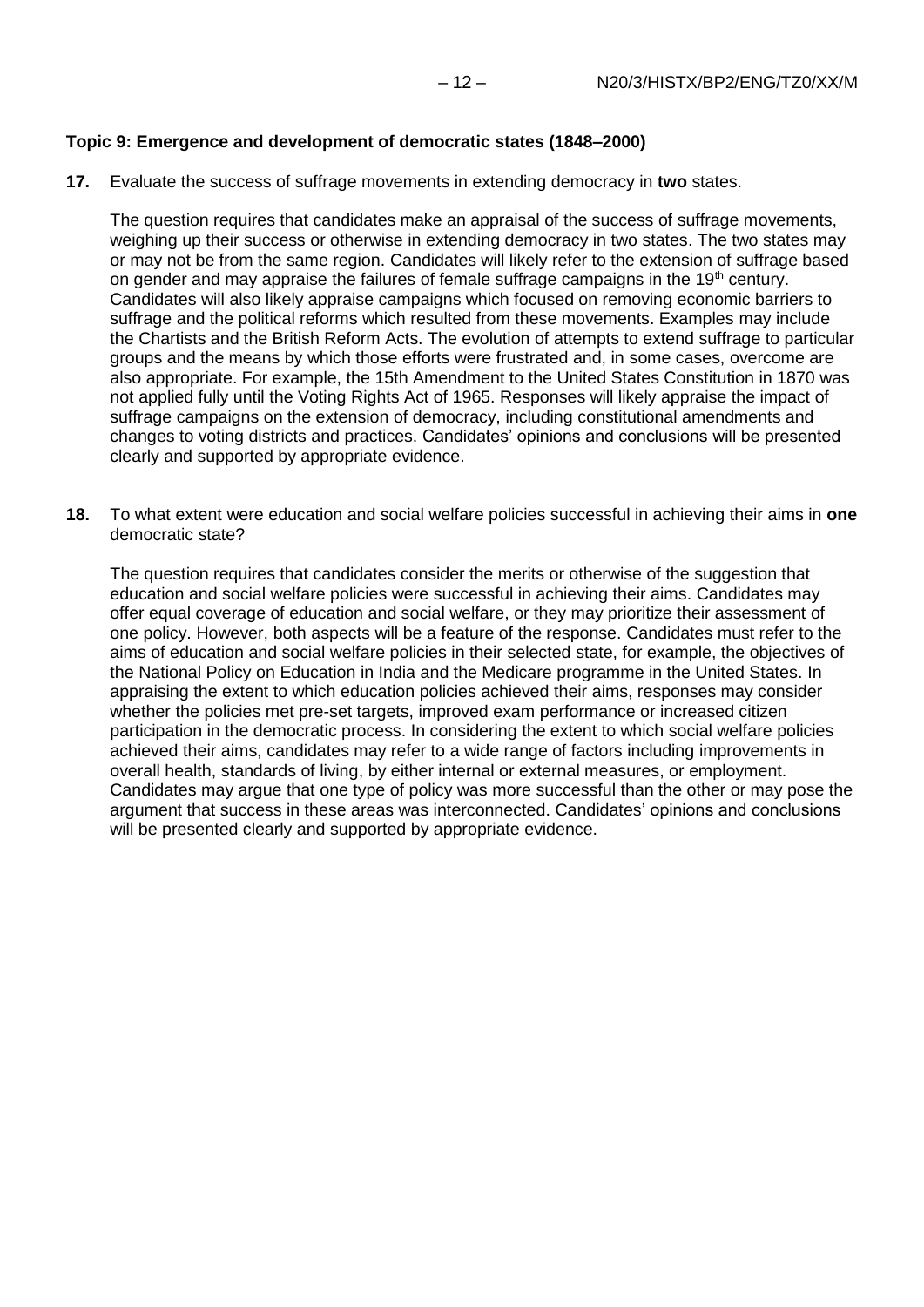# **Topic 10: Authoritarian states (20th century)**

**19.** Compare and contrast the use of force in the maintenance of power in **two** authoritarian states.

The question requires that candidates give an account of the similarities and differences between the use of force in the maintenance of power in two authoritarian states referring to both throughout. The two states may or may not be from the same region. Candidates may compare and contrast the use of force as a tool to maintain authority within the state, for example, Mao's use of the Cultural Revolution as a tool to eliminate opposition inside and outside of the ruling party with Lenin's use of the Cheka that was intended to target only counter-revolutionaries. Candidates may compare and contrast the use of force in isolated incidents, such the use of political assassinations by Pinochet or in mass campaigns such as the purges under Stalin. Candidates will also likely compare and contrast the use of secret police forces in authoritarian states or agencies such as the OVRA in Italy. Candidates may compare and contrast the use of force to maintain power by individual leaders or refer, more broadly, to the use of force within authoritarian states. Candidates' opinions and conclusions will be presented clearly and supported by appropriate evidence.

**20.** "Authoritarian states had total control over the population." With reference to **two** states, to what extent do you agree with this statement?

The question requires that candidates consider the merits or otherwise of the statement that authoritarian states had total control over the population. The two states may or may not be from the same region. Responses will address the extent to which states were successful and/or unsuccessful in achieving full control. Candidates may refer to the extent to which political methods were effectively used by Nazi Germany to maintain authoritarian control, such as changing the political structure, instituting new laws, the purging of civil servants and banning opposition parties. Other possible themes include the use of social policies including the regulation of education, youth groups, religion, marriage, divorce and the use of economic policies to mobilize the population and to achieve ideological aims such as Mao's establishment of communes. Candidates may also consider the use of force, secret police, terror and other violent methods such as in Stalin's purges or the role and effectiveness of propaganda in the achievement of authoritarian control. Candidates may challenge the statement by referring to opposition to the regime such as the existence of opposition groups during Castro's rule. Candidates' opinions and conclusions will be presented clearly and supported by appropriate evidence.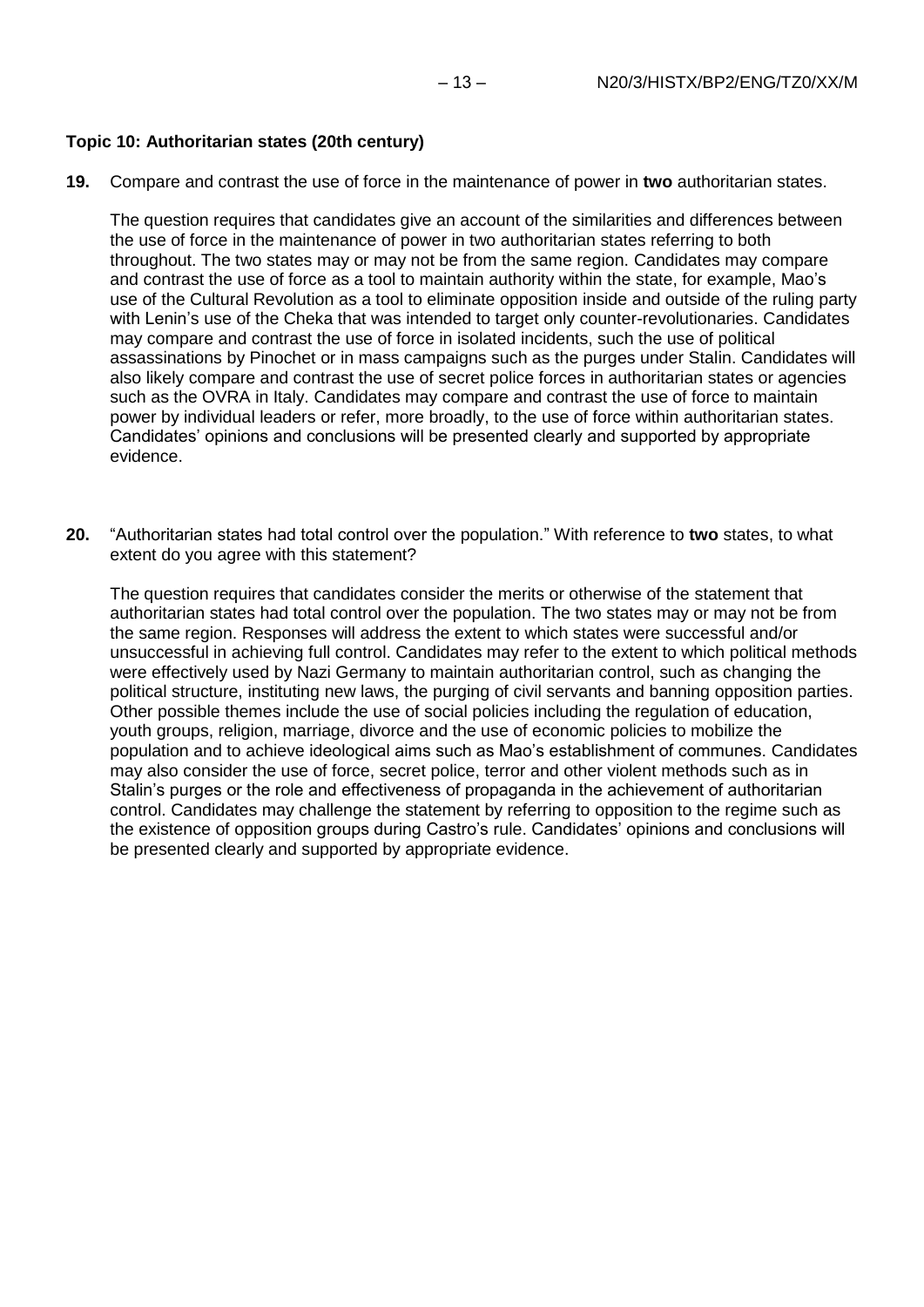### **Topic 11: Causes and effects of 20th century wars**

**21.** "Territorial disputes were the main cause of wars." Discuss with reference to **two** wars, each chosen from a different region.

The question requires that candidates offer a considered and balanced review of the role of territorial disputes in causing two 20th-century wars, each chosen from a different region. Candidates may refer to disputes over borders; rival claims to colonial territory; competition over access to resource-rich territory; the desire to recover lands lost in the settlement of previous conflicts. Examples may include French *revanchism* as a cause of the First World War; the Japanese occupation of China that led to the Second World War in Asia and the Pacific; the dispute over borders leading to the Italo-Abyssinian War and also the Chaco War in Latin America; or the secession of resource-rich Katanga as a cause of the Congolese civil war. Candidates must clearly identify the link between the territorial dispute and the causes of the wars chosen as examples and it is important to note that this must remain the focus of the question, although other relevant causes may be mentioned. These may include causes such as ideology as for expansion; demands for self-determination; and opportunism. Candidates' opinions and conclusions will be presented clearly and supported by appropriate evidence.

**22.** Discuss the impact of the mobilization of human and economic resources on the outcome of **two** wars.

The question requires that candidates offer a considered and balanced review of the impact of the mobilization of human and economic resources on the outcome of two wars. For human resources, candidates may consider the conscription of adult males; the conscription of women to replace men in the workforce. For economic resources, candidates may refer to government control over resources and production; the sale of war bonds; the rationing of food in order to supply both the Home Front and the military. Both world wars may be used as examples although different theatres in the First or Second World War may not be used as different wars. Alternatively, candidates may consider other factors that may have been more important in impacting the outcome of the chosen wars, for example, a war may have been won because of superior strategies; the impact of charismatic leadership on morale and unity; or the use of more effective technology. The focus, however, must remain on the mobilization of human and economic resources. Candidates' opinions and conclusions will be presented clearly and supported by appropriate evidence.